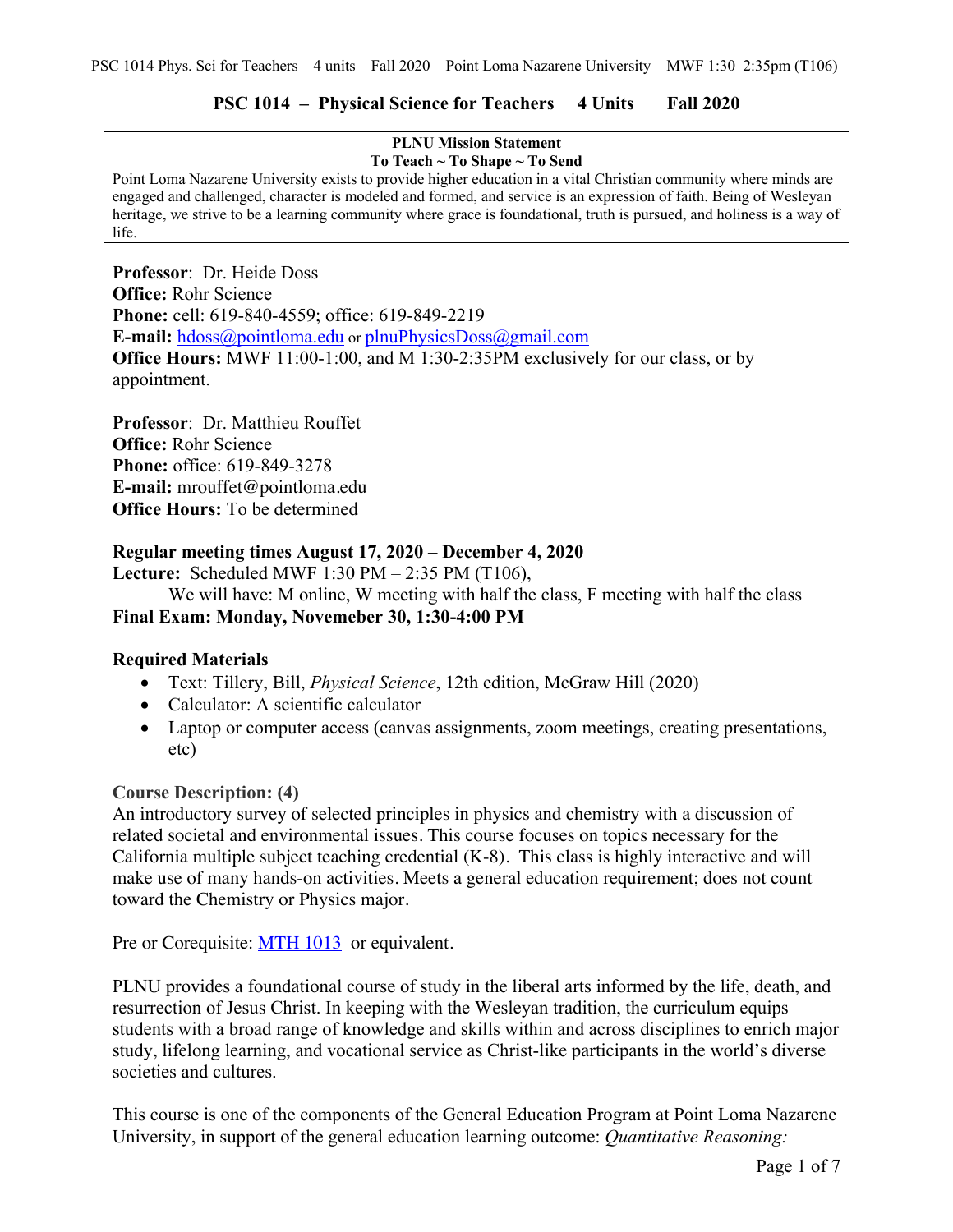PSC 1014 Phys. Sci for Teachers – 4 units – Fall 2020 – Point Loma Nazarene University – MWF 1:30–2:35pm (T106)

*Students will be able to solve problems that are quantitative in nature*. The purpose of general education is to provide a common educational experience, to develop essential skills, and to provide a broad cultural background for personal and professional growth. PSC 1014 – Physical Science for Teachers is an introductory course appropriate for students with an adequate background in high school mathematics.

**Student Learning Outcomes:** In each section there are a number of smaller learning outcomes, which fit into broader course outcomes. Upon completion of this course you should be able to:

- 1. explain observations of the natural world in terms of chemistry and physics,
- 2. translate the description of problems into the equations required to solve them using relevant physical principles,
- 3. find solutions to problems once appropriate equations or techniques are identified,
- 4. create and interpret graphical representations of quantities,
- 5. recognize appropriate teaching techniques to convey scientific ideas and practices,
- 6. develop content expertise in the "Physical Science Disciplinary Core Ideas" described in the Next Generation Science Standards, specifically:
	- a. understand the physical properties of solids, liquids, and gases, such as color, mass, density, hardness, and electrical and thermal conductivity,
	- b. know that matter can undergo physical changes (e.g., changes in state such as the evaporation and freezing of water),
	- c. know that matter can undergo chemical changes (i.e., atoms in reactants rearrange to form products with new physical and chemical properties),
	- d. understand conservation laws with respect to matter and energy,
	- e. know that matter consists of atoms and molecules in various arrangements,
	- f. can give the location and motions of the parts on an atom (protons, neutrons, and electrons),
	- g. can describe the constituents of molecules and compounds, naming common elements (e.g., hydrogen, oxygen, iron),
	- h. explain how elements are organized on the periodic table on the basis of the characteristics of atoms and their chemical properties,
	- i. can describe characteristics of solutions (such as acidic, basic, and neutral solutions),
	- j. know examples with different pH levels, such as soft drinks, liquid detergents, and water,
	- k. know that mixtures may often be separated based on physical or chemical properties,
	- l. describe an object's motion based on position, displacement, speed, velocity, and acceleration,
	- m. know that forces (pushes and pulls), such as gravity, magnetism, and friction, act on objects and may change their motion if these forces are not in balance,
	- n. know that "like" electrical charges or magnetic poles produce repulsive forces and "unlike" charges or poles produce attractive forces,
	- o. describe simple machines in which small forces are exerted over long distances to accomplish simple tasks (e.g., using levers or pulleys to move or lift heavy objects),
	- p. identify forms of energy, including solar, wind, chemical, electrical, magnetic, nuclear, sound, light, and electromagnetic,
	- q. explain conservation of energy resources in terms of renewable and nonrenewable natural resources and their use in society,
	- r. know that total energy in an isolated system is conserved but may be changed from one form to another, as in an electrical motor or generator, and that speed and energy are related,
	- s. understand that the difference between heat, thermal energy, and temperature, and understand temperature measurement systems,
	- t. know how heat may be transferred by conduction, convection, and radiation (e.g., involving a stove, Earth's mantle, or the Sun),
	- u. describe sources of light, including the Sun, lightbulbs, or excited atoms (e.g., neon in neon lights),
	- v. interactions of light with matter (e.g., vision, photosynthesis),
	- w. describe the properties of waves (e.g., wavelength, amplitude, frequency) and applications and technologies associated with these properties,
	- x. know and can apply the optical properties of waves, especially light and sound, including reflection (e.g., by a mirror) or refraction (e.g., bending of light through a prism)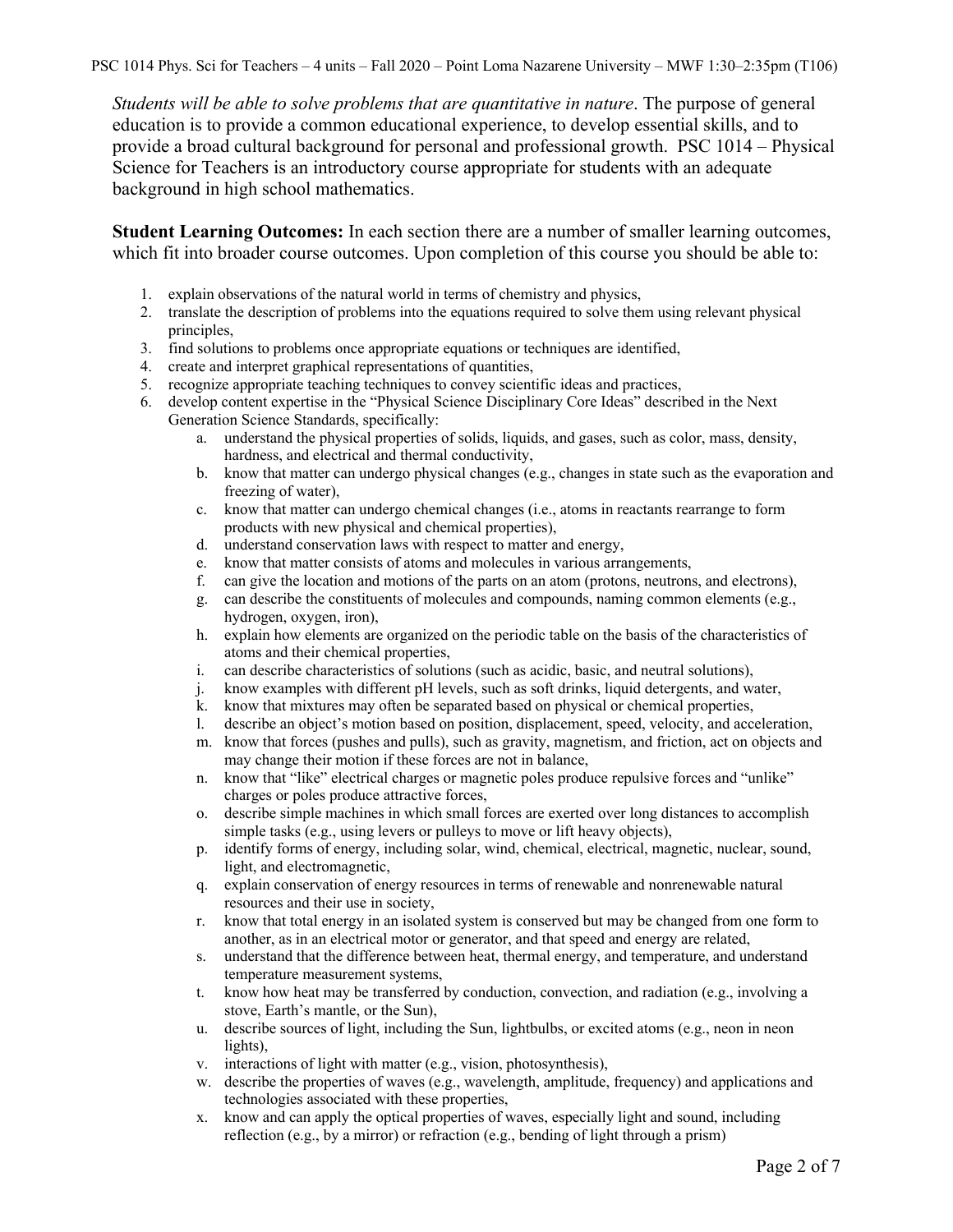**Preclass Assignments:** Reading and pre-class questions are due Tuesday nights by 11:59 PM. The pre-class questions are on our canvas website. These consist of items based on the reading assignment. Late submissions will not be accepted. Preclass assignments are 5% of the overall grade. NOTE it is a requirement to read the listed text materials before class.

**Homework:** Homework assignments, besides the readings and preclass questions, can be found on Canvas. Homework consists of a set of problems related to chapter material. These chapter problem sets are worth 10% of your overall grade and are due every Monday by 11:59 PM unless otherwise noted.

**Assignments:** In this category are other assignments such as weekly group quizzes given in class, points earned during class for other items, explain it videos, and papers or projects that might come up during the semester. These assignments will comprise 20% of your overall grade. Classwork cannot be made up.

Late Work: Late work will not be accepted unless there is a documented emergency. Assignments are due as noted on the syllabus and Canvas. Incompletes are only assigned in extremely unusual circumstances.

**Exams:** There will be four exams during the semester comprising 40% of your grade (and a final exam worth 25% of your grade – see below). Partial credit for non-multiple choice problems will be given for correct reasoning at any step of a problem, but only if it is communicated clearly enough for me to understand. For problems that call for providing your work or explanation, no credit will be given for an answer alone; the method or reasoning must also be shown.

### *You must take ALL the exams and the final in order to pass the class***.**

**Missed Exam Policy:** No make-up exams are allowed except for warranted circumstances. Arrangements must be made with me as soon as possible.

**Final Exam: Monday, November 30, 1:30-4:00 PM:** The final exam date and time is set by the university at the beginning of the semester and may not be changed by the instructor. This schedule can be found on the university website and in the course calendar. No requests for early examinations will be approved. Only in the case that a student is required to take three exams during the same day of finals week, is an instructor authorized to consider changing the exam date and time for that particular student. Successful completion of this class requires taking the final examination on its scheduled day, **FINAL EXAM: Monday November 30, 1:30-4:00 PM**  online. The final examination schedule is posted on the Class Schedules site. No requests for early examinations or alternative days will be approved. The final exam is worth 25% of your grade.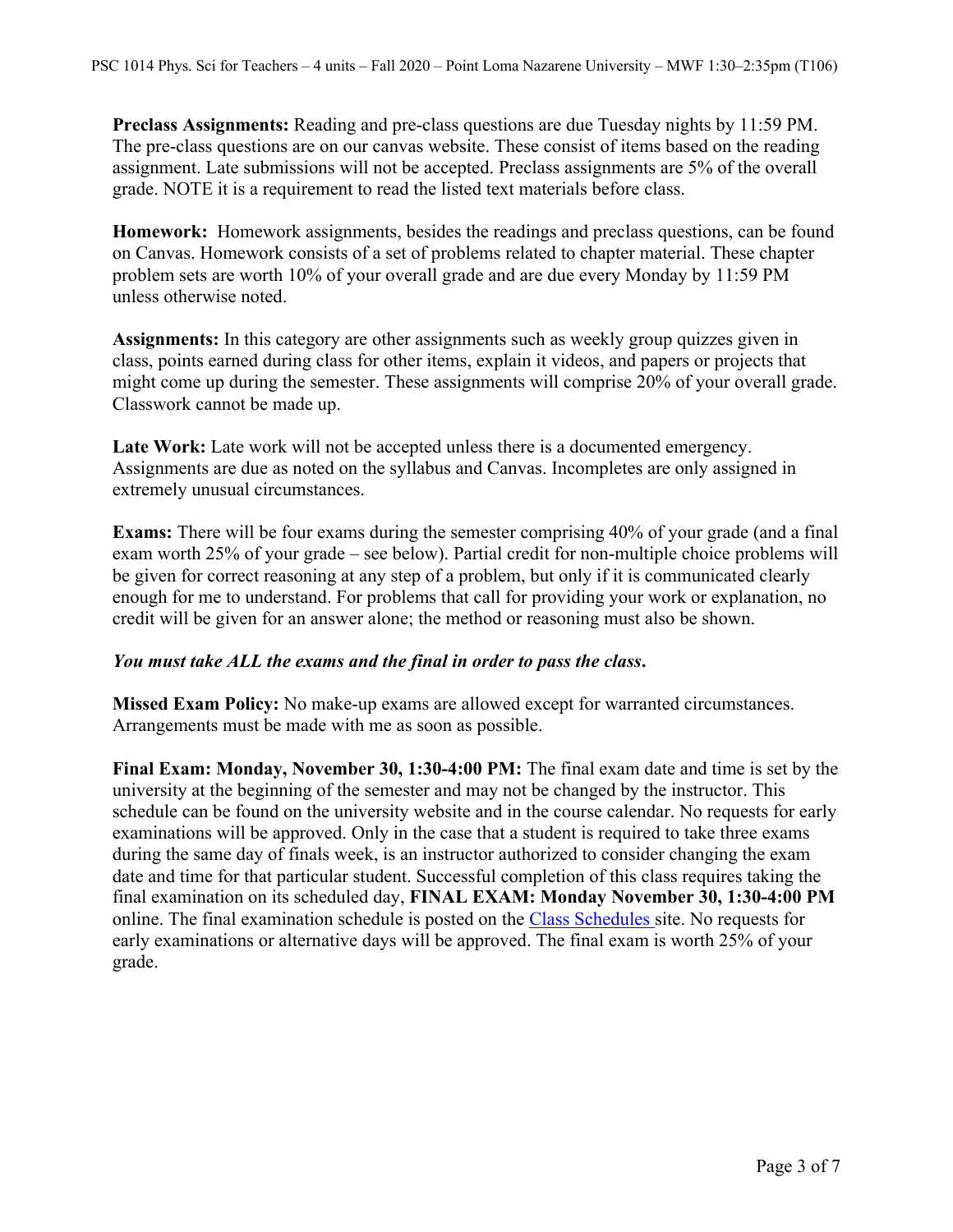| Component   | Weight                               |
|-------------|--------------------------------------|
| Preclass    | 5% $(2.5\%$ physics, 2.5% chemistry) |
| Homework    | $10\%$ (5% physics, 5% chemistry)    |
| Assignments | $20\%$ (10% physics, 10% chemistry)  |
| Exams $(4)$ | $40\%$ (20% physics, 20% chemistry)  |
| Final Exam  | 25% (12.5% physics, 12.5% chemistry) |

**Final Course Grade:** The points you receive during the course are weighted accordingly:

The grade you earn in this course is based on the following scale:

| A        | A-        | B+        | B         | $B -$     | $C+$      | ◡         |           |          |                 |           |
|----------|-----------|-----------|-----------|-----------|-----------|-----------|-----------|----------|-----------------|-----------|
| $S \geq$ | 91.5      | 89.5      | 86.5      | 82.5      | 79.5      | 76.5      | 72.5      | 69.5     | 66.5            | 62.5      |
| 91.5     | $>S \geq$ | $>S \geq$ | $>S \geq$ | $>S \geq$ | $>S \geq$ | $>S \geq$ | $>S \geq$ | $>S\geq$ | >S <sub>2</sub> | $>S \geq$ |
|          | 89.5      | 86.5      | 82.5      | 79.5      | 76.5      | 72.5      | 69.5      | 66.5     | 62.5            | 59.5      |

### **Department Mission:**

The Physics and Engineering Department at PLNU provides strong programs of study in the fields of Physics and Engineering. Our students are well prepared for graduate studies and careers in scientific and engineering fields. We emphasize a collaborative learning environment, which allows students to thrive academically, build personal confidence, and develop interpersonal skills. We provide a Christian environment for students to learn values and judgment, and pursue integration of modern scientific knowledge and Christian faith.

### **PLNU Attendance and Participation Policy:**

Attendance is expected at each class session. In the event of an absence you are responsible for the material covered in class and the assignments given that day.

Regular and punctual attendance at all classes is considered essential to optimum academic achievement. If the student is absent from more than 10 percent of class meetings, the faculty member can file a written report, which may result in de-enrollment. If the absences exceed 20 percent, the student may be de-enrolled without notice until the university drop date or, after that date, receive the appropriate grade for their work and participation. See http://catalog.pointloma.edu/content.php?catoid=24&navoid=1581#Class\_Attendance in the Undergraduate Academic Catalog.

### **Class Enrollment:**

It is the student's responsibility to maintain his/her class schedule. Should the need arise to drop this course (personal emergencies, poor performance, etc.), the student has the responsibility to follow through (provided the drop date meets the stated calendar deadline established by the university), not the instructor. Simply ceasing to attend this course or failing to follow through to arrange for a change of registration (drop/add) may easily result in a grade of F on the official transcript.

### **Academic Accommodations:**

While all students are expected to meet the minimum standards for completion of this course as established by the instructor, students with disabilities may require academic adjustments, modifications or auxiliary aids/services. At Point Loma Nazarene University (PLNU), these students are requested to register with the Disability Resource Center (DRC), located in the Bond Academic Center. (DRC@pointloma.edu or 619-849-2486). The DRC's policies and procedures for assisting such students in the development of an appropriate academic adjustment plan (AP) allows PLNU to comply with Section 504 of the Rehabilitation Act and the Americans with Disabilities Act. Section 504 (a) prohibits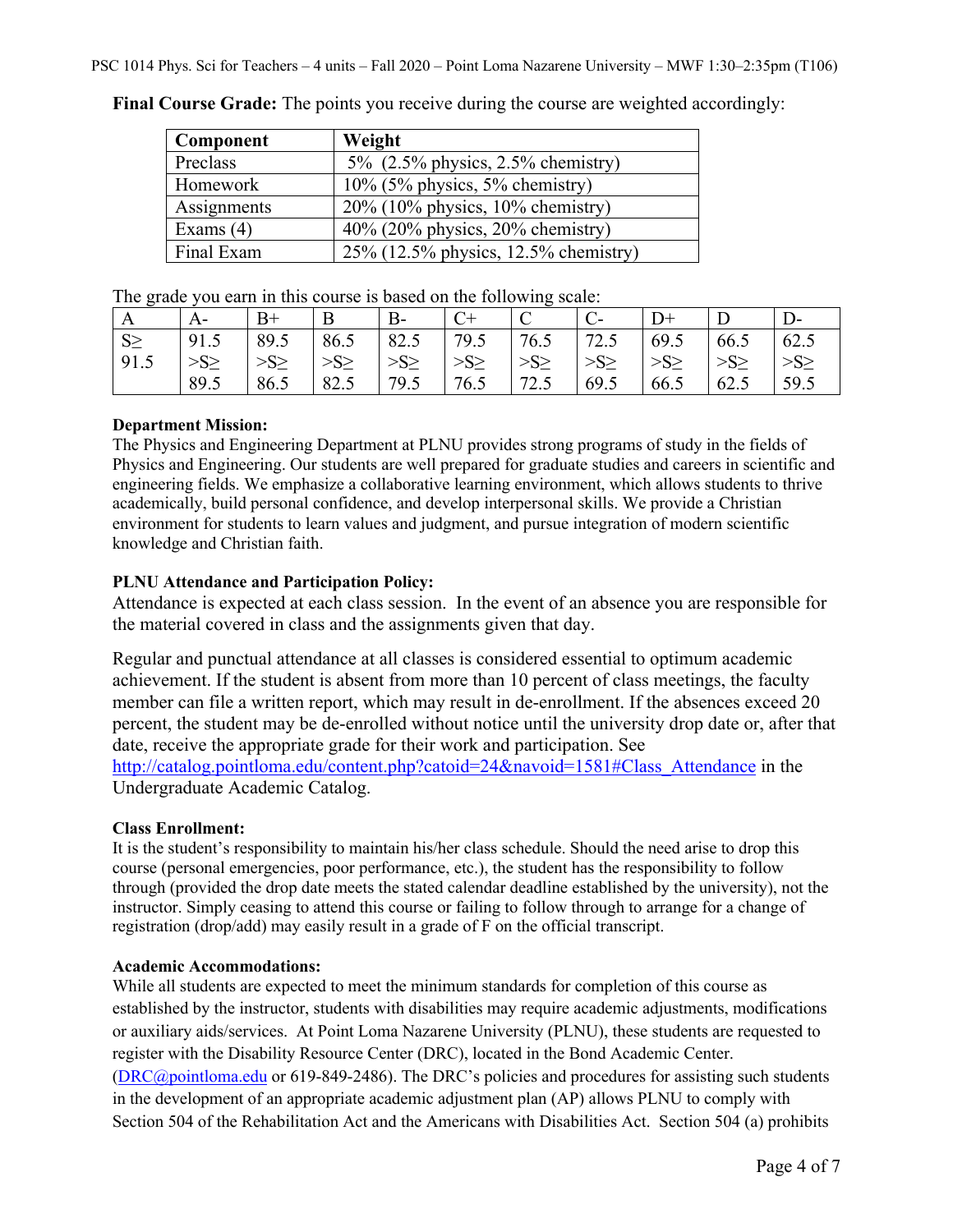PSC 1014 Phys. Sci for Teachers – 4 units – Fall 2020 – Point Loma Nazarene University – MWF 1:30–2:35pm (T106)

discrimination against students with special needs and guarantees all qualified students equal access to and benefits of PLNU programs and activities. After the student files the required documentation, the DRC, in conjunction with the student, will develop an AP to meet that student's specific learning needs. The DRC will thereafter email the student's AP to all faculty who teach courses in which the student is enrolled each semester. The AP must be implemented in all such courses.

If students do not wish to avail themselves of some or all of the elements of their AP in a particular course, it is the responsibility of those students to notify their professor in that course. PLNU highly recommends that DRC students speak with their professors during the first two weeks of each semester about the applicability of their AP in that particular course and/or if they do not desire to take advantage of some or all of the elements of their AP in that course.

#### **Credit Hour:**

In the interest of providing sufficient time to accomplish the stated course learning outcomes, this class meets the PLNU credit hour policy for any 4 unit class delivered over 15 weeks. Specific details about how the class meets the credit hour requirements can be provided upon request.

#### **Copyright Protected Materials:**

Point Loma Nazarene University, as a non-profit educational institution, is entitled by law to use materials protected by the US Copyright Act for classroom education. Any use of those materials outside the class may violate the law.

#### **PLNU Academic Honesty Policy:**

Students should demonstrate academic honesty by doing original work and by giving appropriate credit to the ideas of others. Academic dishonesty is the act of presenting information, ideas, and/or concepts as one's own when in reality they are the results of another person's creativity and effort. A faculty member who believes a situation involving academic dishonesty has been detected may assign a failing grade for that assignment or examination, or, depending on the seriousness of the offense, for the course. Faculty should follow and students may appeal using the procedure in the university Catalog. See http://catalog.pointloma.edu/content.php?catoid=24&navoid=1581#Academic\_Honesty for definitions of kinds of academic dishonesty and for further policy information.

**FERPA Policy:** In compliance with federal law, neither PLNU student ID nor social security number should be used in publicly posted grades or returned sets of assignments without student written permission. This class will meet the federal requirements by distributing grades and papers individually. Also, in compliance with FERPA, you will be the only person given information about your progress in this class unless you have designated others to receive it in the "Information Release" section of the student portal. See Policy Statements in the undergrad academic catalog.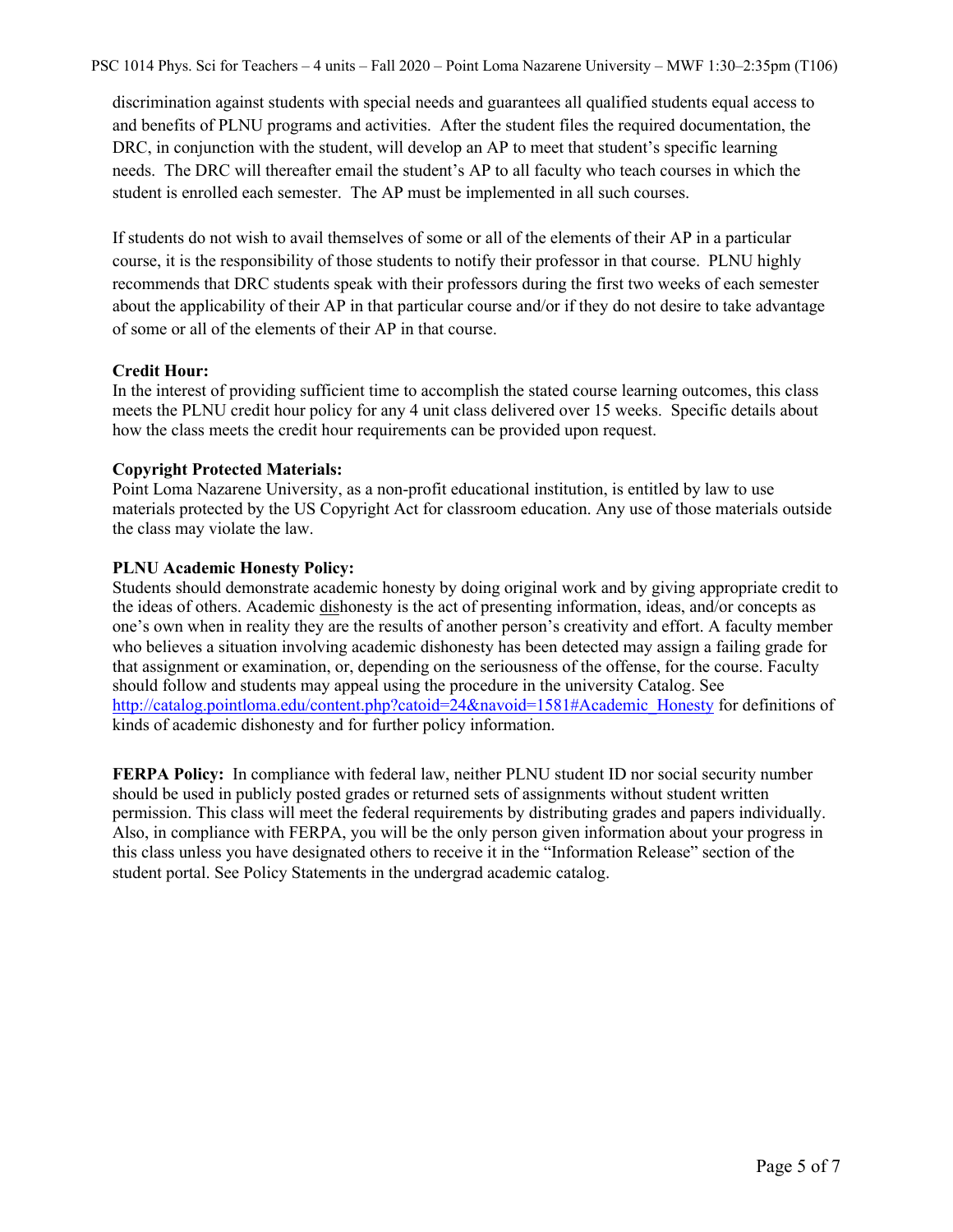PSC 1014 Phys. Sci for Teachers – 4 units – Fall 2020 – Point Loma Nazarene University – MWF 1:30–2:35pm (T106)

**Tentative Course Schedule – subject to updates.** Unless otherwise noted: Preclass assignments are due by 11:59 PM on Tuesdays, Weekly HWs are due the following M by 11:59 PM. Weekly class readings and videos should be completed by T. Explain it videos should be completed by the night after your class meeting.

| Date         | <b>Topics</b>                                                 | <b>Assignments due</b>   |  |  |
|--------------|---------------------------------------------------------------|--------------------------|--|--|
| Week 1       | Chapters 1 & 2                                                |                          |  |  |
| 8/17/20<br>М | Skim Ch 1, Read Chapter 2, and view the class video lectures. | Week 1: PC<br>Week 1: HW |  |  |
| 8/19/20<br>W | Meet with $\frac{1}{2}$ the class                             |                          |  |  |
| 6/21/20<br>F | Meet with 1/2 the class                                       |                          |  |  |
| Week 2       | <b>Chapter 3</b>                                              |                          |  |  |
| 8/24/20<br>М | Read Chapter 3, and view the class video lectures.            | Week 2: PC<br>Week 2: HW |  |  |
| 8/26/20<br>W | Meet with $\frac{1}{2}$ the class                             |                          |  |  |
| 6/28/20<br>F | Meet with $\frac{1}{2}$ the class                             |                          |  |  |
| Week 3       | <b>Chapter 4</b>                                              |                          |  |  |
| 8/31/20<br>М | Read Chapter 4, and view the class video lectures.            | Week 3: PC<br>Week 3: HW |  |  |
| 9/2/20<br>W  | Meet with 1/2 the class                                       |                          |  |  |
| 9/4/20<br>F  | Meet with $\frac{1}{2}$ the class                             |                          |  |  |
| Week 4       | M Exam 1, Chapter 5                                           |                          |  |  |
| 9/7/20       | Exam 1 (Chapters 1-4)                                         | Week 4: PC               |  |  |
| M            | Read Chapter 5, and view the class video lectures.            | Week 4: HW               |  |  |
| 9/9/20<br>W  | Meet with $\frac{1}{2}$ the class                             |                          |  |  |
| 9/11/20<br>F | Meet with $\frac{1}{2}$ the class                             |                          |  |  |
| Week 5       | <b>Chapter 6</b>                                              |                          |  |  |
| 9/14/20<br>М | Read Chapter 6, and view the class video lectures.            | Week 5: PC<br>Week 5: HW |  |  |
| 9/16/20<br>W | Meet with 1/2 the class                                       |                          |  |  |
| 9/18/20<br>F | Meet with 1/2 the class                                       |                          |  |  |
| Week 6       | <b>Chapter 7</b>                                              |                          |  |  |
| 9/21/20<br>M | Read Chapter 7, and view the class video lectures.            | Week 6: PC<br>Week 6: HW |  |  |
| 9/23/20<br>W | Meet with $\frac{1}{2}$ the class                             |                          |  |  |
| 9/25/20<br>F | Meet with $\frac{1}{2}$ the class                             |                          |  |  |
| Week 7       | <b>M Exam 2 Physics, W Start Chemistry</b>                    |                          |  |  |
| 9/28/20<br>М | Exam 2 (Chapters $5, 6, 7$ )                                  |                          |  |  |

**End physics portion**